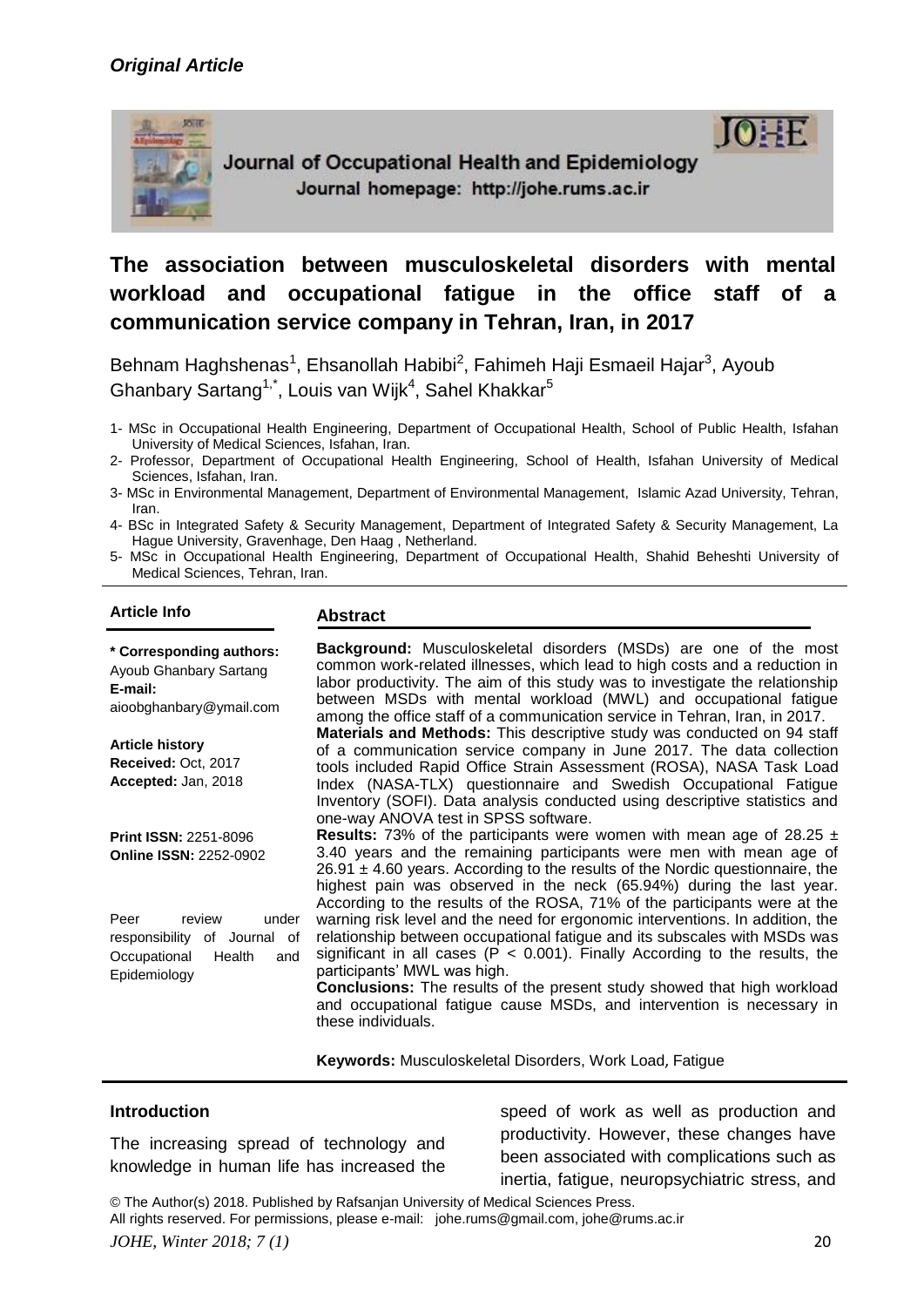increasing musculoskeletal disorders (MSDs) (1). MSD is one of the most common and costly problems associated with work in all countries of the world. One of the biggest problems of occupational health in industrial and developing countries is work-related MSDs caused by poor working postures (2). Definition of these disorders includes disorders in muscles, ears, pods, peripheral nerves, joints, tendons, ligaments, and blood vessels, which can be repeated during work and doing tasks (3). MSD is a factor causing loss of working time, and increasing costs and human injuries. It is commonly found in the upper limbs including neck and waist of computer users; the main causes of this problem include duplicate fingers, hands, poor body static postures, contact pressure on the wrists, and time spent working with the computer (4-8). More than 60 percent of the administrative staff in growing countries complains about physical discomfort, many of them related to MSDs. The prevalence rate of skeletal-musculoskeletal disorders according to the type of work with computer and the duration of contact with computer workstation reported to be 15-70 percent in the developing countries (9, 10). Although the arrival of computer technology to developing countries is cause to speeding up work, as well as saving time, energy and resources, it had significant adverse effects on human resources and caused MSDs due to the lack of attention to physical, psychological and social characteristics. Research has shown that feeling of pain and discomfort in various parts of musculoskeletal system is the major problem in working environments, which leads to absenteeism. Moreover, these disorders lead to permanent disabilities in the staff having symptoms such as pain, anesthesia, and lethargy; and cause loss of working time, decrease in production, and increase in compensation of labor costs (11). In administrative works, these disorders gradually occur due to

inappropriateness and long maintenance of some postures when performing work, as well as non-ergonomic table and chair in a long process. Therefore, it is necessary to control the risk factors of these disorders in the workplace in order to prevent the economic losses caused by these disorders and to ensure the health of workforce (12). Since the inappropriate posture during work is one of the most important risk factors for MSDs in many ways, the risk of these disorders and posture analysis should be considered as the basis for evaluation (13, 14). In the study by Evans et al., 94 percent of computer users complained of shoulder pain, and they were at risk of MSDs (15). Yektaee et al. examined the MSDs in the various parts of computer users' body, who were working in private companies and government agencies, and concluded that 75 percent of computer users occasionally felt pain in their waist, neck and legs, and 20-25 percent of them had the experience of MSDs each day (16). One of the factors affecting the performance of individuals in organizations is occupational stress and workload, which endangers the health of many of them (17). In recent decades, the issue of workload and its effects on organizations has become one of the main issues of organizational behavior. Mental workload (MWL) is one of the most widely used concepts in ergonomics and human factors, and represents a topic with increasing importance (18). Workload and occupational stress have direct relationship with person's function, and one of the factors affecting the health, is individual's safety and comfort (19). Workload is a term used to describe the amount of cognitive and physical resources that an operator uses to perform a task (20). It is a multidimensional and complex structure affected by external needs, task, environment, organization, psychological, and cognitive abilities (21). It is possible that MWL affects the physical and mental factors creating MSDs. The signs and symptoms of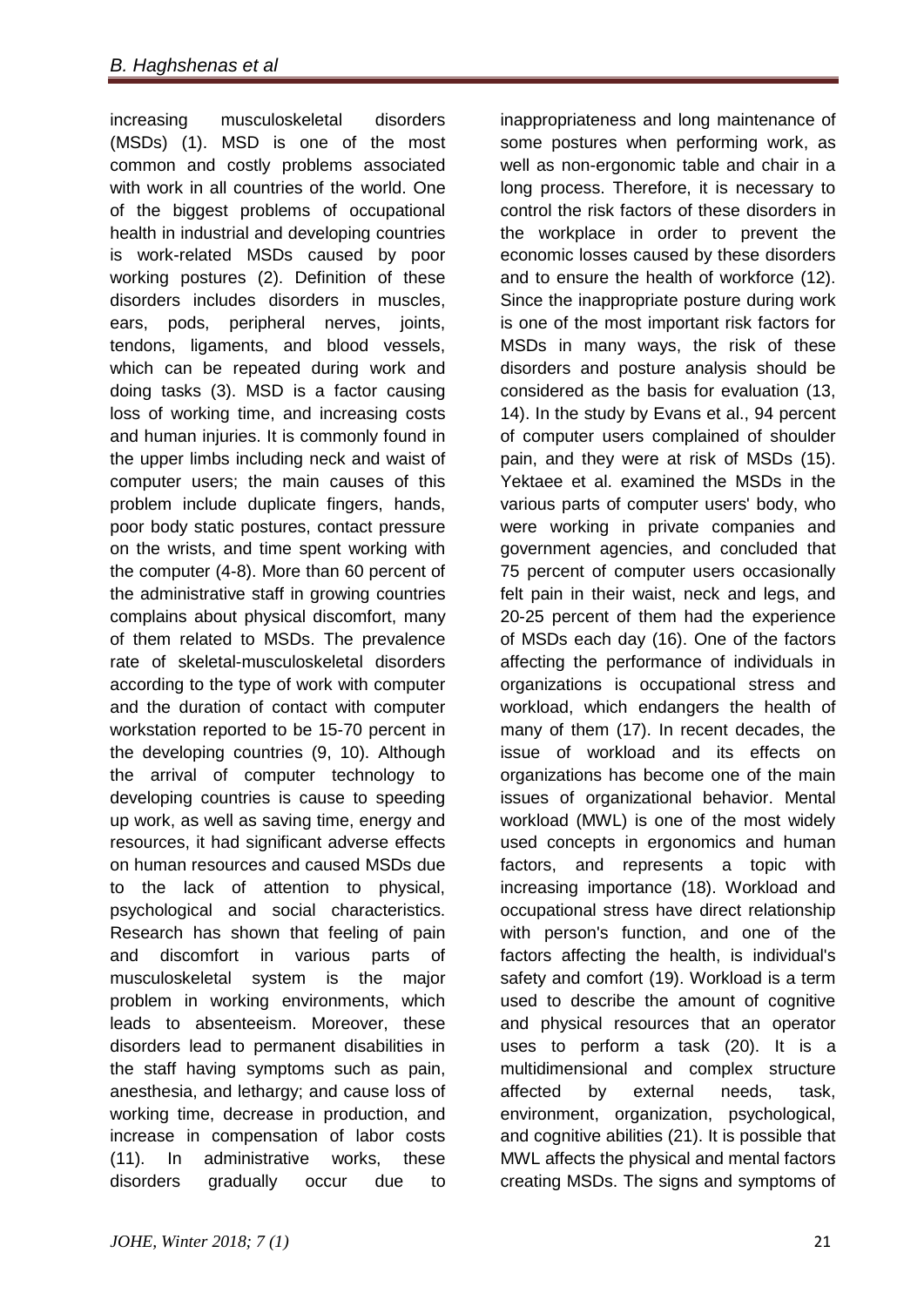MSD include the pain and discomfort experienced in spinal cord and ends of body, which rise due to many variables and parameters such as demographic characteristics including age and gender, occupational and work environment characteristics such as force, posture and duration of work, sound and vibration, and psychological factors (22, 23). The relationship between MWL with MSDs as well as its degree of impact is estimated as a psychological factor in development of MSDs, and the results are used to understand the exact ergonomic situation of staff, and to plan the effective interventions and corrective and preventive measures. The operator's duties require numerous cognitive functions such as continuous attention and accuracy, the ability to identify appropriate vision, memory, planning and decision making due to the need for attention and concentration in humanmachine relationship and exact and timely response to regulating process systems (24, 25). The office staff of communication service companies are exposed to physical strain as an inherent part of their job; and as a consequence, are at the risk of morbidity in terms of injuries and MSDs in general. The aim of this study was to investigate the relationship between MSDs with MWL and occupational fatigue among the office staff of a communication service company in Tehran, Iran, in 2017.

# **Material and Methods**

This descriptive study was conducted in June 2017, on 94 employees of administrative staff in a communications service company in Tehran City. The sample size was determined with 95% confidence level and absolute error value of 25% for about 94 people. The subjects were selected through simple random sampling. Inclusion criteria were at least one-year work experience and at least 8 hours of work with computer per day. The exclusion criteria were pain or discomfort in various organs of body. Written consent forms were obtained from all those who accepted to participate in the study after receiving details about the study methods and objectives. After evaluating the administrative jobs in analyzed work environment, a random selection of employees was done according to the inclusion and exclusion criteria. At first, demographic information questionnaire including age, gender, work experience, weight, height, and body mass index (BMI) was completed by the participants. Then a standard Nordic questionnaire, which is a self-report questionnaire for assessing MSDs in neck, shoulders, back, waist, elbows, wrists, hands, thighs, knees and feet was distributed among the participants. According to Nordic questionnaire, the respondents should identify which part of their body (neck, shoulders, elbows, arms/wrists, back, lumbar, thigh/hips, knees, legs/ankles) had been distressed during the last 12 months. Subsequently, they should determine whether the problem was causing them to be unable to work properly (24). In addition, NASA Task Load Index (NASA-TLX) questionnaire was used to evaluate the participants' MWL (26). The NASA-TLX divides the entire workload into six subscales including mental need, physical need, time requirement, performance, effort, and frustration, which is used as the first part of an indicator. The validity and reliability of this indicator was confirmed by the study of Qorbani et al (27). Rapid office strain assessment (ROSA) method is based on standard EN-ISO 9241:1997. ROSA method is an observation method that can identify ergonomic risk factors, and has good reliability for the assessment of MSDs. This method involves three main steps including, scores determined.in sections of chairs, monitor, telephone, mouse, and keyboard, and scores related to duration of use in a day. According to the scores obtained in this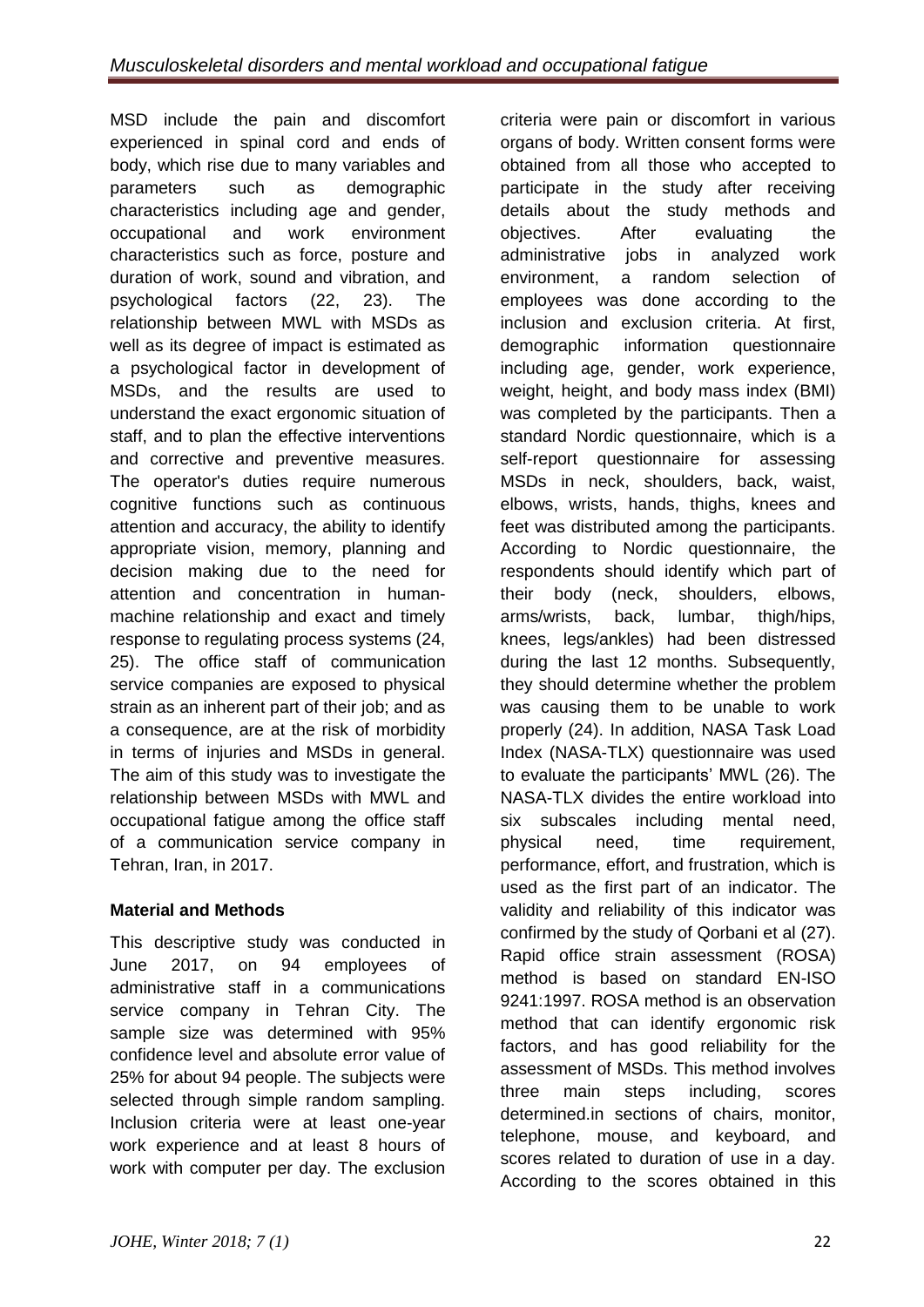section and putting them in the final table, ROSA final score is determined, which is in the range of 0 to 10. Scores of 0 to 3 represent low risk rate, 3 to 5 is area of notification, and scores more than 5 need ergonomic intervention (28-30). Finally, for assessing occupational fatigue, Swedish Occupational Fatigue Inventory (SOFI), designed by Ahsberg et al. in 1997, was used for the purpose of subjective evaluation of work-related fatigue. This questionnaire can assess psychological and physical aspects (31). Several studies on the different versions of SOFI considered it as a reliable tool (32). Soltaniyan et al. studied the reliability and validity of 20 Persian language fact sheets of SOFI questionnaire. In this study, an exploratory factor analysis and Cronbach's alpha

method were used to find out the validity and reliability of appropriate version (33, 34). Finally, Data analysis was conducted using descriptive statistics and one-way ANOVA test in SPSS software (version 19, SPSS Inc., Chicago, IL, USA). The value of P<0.05 was considered statistically significant.

### **Results**

In this study, 94 people participated including 69 women (73%) with an average age of  $28.35 \pm 3.40$  years, and 25 men (27%) with an average age of  $26.91 \pm 4.60$ years, who were administrative staff of a communication service company. Demographic characteristics of age, work experience, and BMI are shown in table 1.

|  |                            |  |  |  | Table 1: Demographic variables of the administrative staff of a communication service company in |  |  |
|--|----------------------------|--|--|--|--------------------------------------------------------------------------------------------------|--|--|
|  | Tehran City, Iran, in 2017 |  |  |  |                                                                                                  |  |  |

|                                            | Variable                                 | Gender                               |            |  |  |
|--------------------------------------------|------------------------------------------|--------------------------------------|------------|--|--|
|                                            |                                          | Women                                | Men        |  |  |
| Number                                     | 69                                       | 25                                   |            |  |  |
|                                            | Age average (Year)                       | $28.35 \pm 3.40$<br>$26.91 \pm 4.60$ |            |  |  |
|                                            | normal                                   | 62 (89.85)                           | 13 (52.00) |  |  |
| BMI average (kg/m <sup>2)</sup> ) n<br>(%) | Overweight                               | 5(7.20)                              | 9(36.00)   |  |  |
|                                            | Fat                                      | 2(2.95)                              | 3(12.00)   |  |  |
|                                            | Average of working hours                 | 8                                    |            |  |  |
|                                            | Bachelor n (%)                           | 48 (69.00)                           | 17 (68.00) |  |  |
| Level of Education                         | Less than a bachelor's degree<br>$n$ (%) | 21 (31.00)                           | 8(32.00)   |  |  |
| Average of work                            | 1–3 n $(\%)$                             | 53 (76.81)                           | 19 (76.00) |  |  |
| experience (years)                         | More than $3 n$ (%)                      | 16 (23.19)                           | 6(24.00)   |  |  |
|                                            | Type of work activity                    | Permanent sitting                    |            |  |  |

**\* BMI:** Body mass index

According to the results of the Nordic questionnaire (Table 2), the highest MSDs and discomfort among the participants during the last year was in neck (65.94%) and knees (60.63%), and the least amount of MSDs was in back (15.55%). At least 15 participants and at most 62 participants have experienced pain in one of their organs with symptoms of MSD during the past 12 months. The results of ROSA method showed that 27 people (29.25%)

were in the area of low risk and had score less than 3, 43 people (45.8%) were in the warning zone having score between 3 to 5, and 24 people (24%) were in the area of high risk, having scores more than 5 who needed ergonomic interventions in place. In addition, the average score of ROSA method was 5.1, showing that the individuals were in warning zone and needed precaution.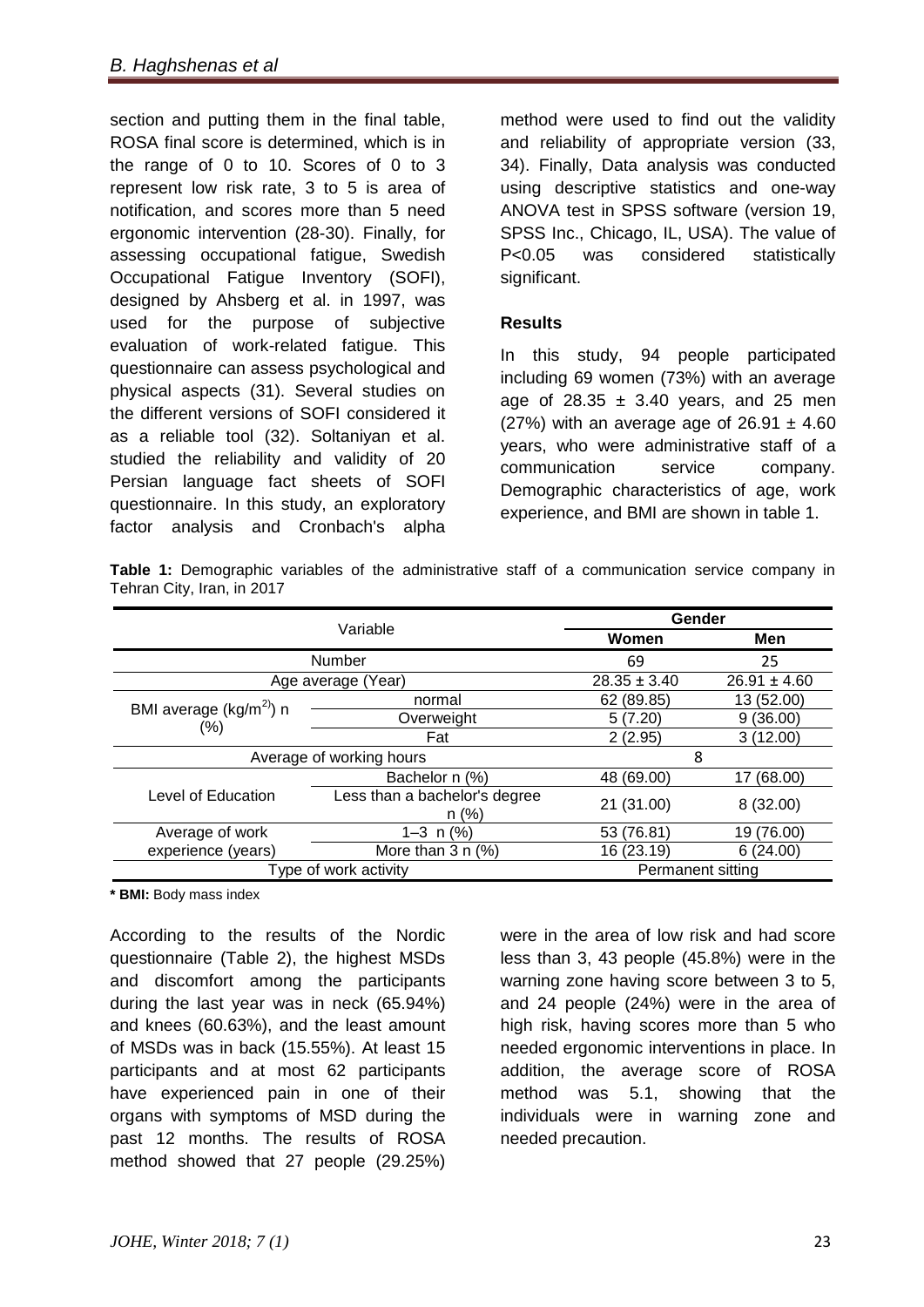| Variable         | In last 12 months<br>$n$ (%) | In last 7 days<br>n (%) |
|------------------|------------------------------|-------------------------|
| <b>Neck</b>      | 62 (65.94)                   | 55 (58.51)              |
| Shoulder         | 49 (52.12)                   | (43.61)<br>41           |
| Elbow            | 19 (20.21)                   | 13 (13.82)              |
| Hands and wrists | 44 (46.80)                   | 33 (35.10)              |
| Hips and thighs  | 45 (47.87)                   | 36 (38.29)              |
| knees            | (60.63)<br>57                | 49 (52.12)              |
| Waist            | 25 (26.59)                   | 22 (23.40)              |
| Ankles           | 37 (39.36)                   | 28 (29.78)              |
| <b>Backside</b>  | 15 (15.95)                   | 9(9.57)                 |

**Table 2:** The prevalence of musculoskeletal disorders (MSDs) in different organs of body in the administrative staff of a communication service company in Tehran City, Iran, in 2017

According to table 3, one-way ANOVA test showed that there was a significant difference between the scores obtained from ROSA method and the prevalence of MSDs  $(P < 0.0001)$ ; in addition, MSD in women was more than in men.

**Table 3:** Results obtained from rapid office strain assessment (ROSA) for administrative staff of a communication service company in Tehran City, Iran, in 2017

|                       |                                     |                                           | <b>ROSA final score</b>                            |                                       |                                     |            |  |
|-----------------------|-------------------------------------|-------------------------------------------|----------------------------------------------------|---------------------------------------|-------------------------------------|------------|--|
| <b>Variable</b>       | <b>Classification</b>               | <b>Rating less</b><br>than 3<br>(Percent) | <b>Ratings</b><br>between 3<br>to $5$<br>(Percent) | Raring<br>more than<br>5<br>(Percent) | Average<br>rating of<br><b>ROSA</b> | P*         |  |
|                       | Average raw score                   | 29.2                                      | 45.8                                               | 24.9                                  | $2.25 \pm 5.10$                     | P < 0.0001 |  |
| Gender                | Women                               | 30.2                                      | 34.5                                               | 35.3                                  | $5.40 \pm 1.90$                     | P < 0.0001 |  |
|                       | Men                                 | 28.3                                      | 57.1                                               | 14.6                                  | $4.80 \pm 2.60$                     |            |  |
|                       | <b>Normal</b>                       | 32.4                                      | 44.8                                               | 22.8                                  | $5.10 \pm 1.08$                     |            |  |
| BMI**                 | Overweight                          | 33.2                                      | 36.4                                               | 30.4                                  | $4.90 \pm 1.69$                     | P < 0.0001 |  |
|                       | Fat                                 | 29.7                                      | 31.6                                               | 38.7                                  | $5.20 \pm 1.96$                     |            |  |
|                       | <b>Bachelor</b>                     | 27.9                                      | 47.9                                               | 24.2                                  | $4.70 \pm 1.39$                     |            |  |
| Level of<br>education | Less than a<br>bachelor's<br>degree | 24.5                                      | 44.6                                               | 30.9                                  | $5.10 \pm 1.96$                     | P < 0.0001 |  |
| Work                  | <b>Between 1</b><br>and 3 years     | 26.6                                      | 49.1                                               | 24.3                                  | $4.90 \pm 1.97$                     | P < 0.0001 |  |
| experience            | More than 3<br>vears                | 28.8                                      | 39.4                                               | 31.8                                  | $2.18 \pm 5.30$                     |            |  |

\* P-value < 0.05 is significant relationship

\*\* BMI: Body mass index

According to the results obtained from NASA-TLX questionnaire, participants' workload was high (Table 4).

Finally, ANOVA test showed a significant association between MWL and MSDs (P < 0.0001). The result obtained from the

evaluation of occupational fatigue questionnaire is shown in table 5, according to which there was a significant relationship between occupational fatigue and MSDs (P  $< 0.0001$ ).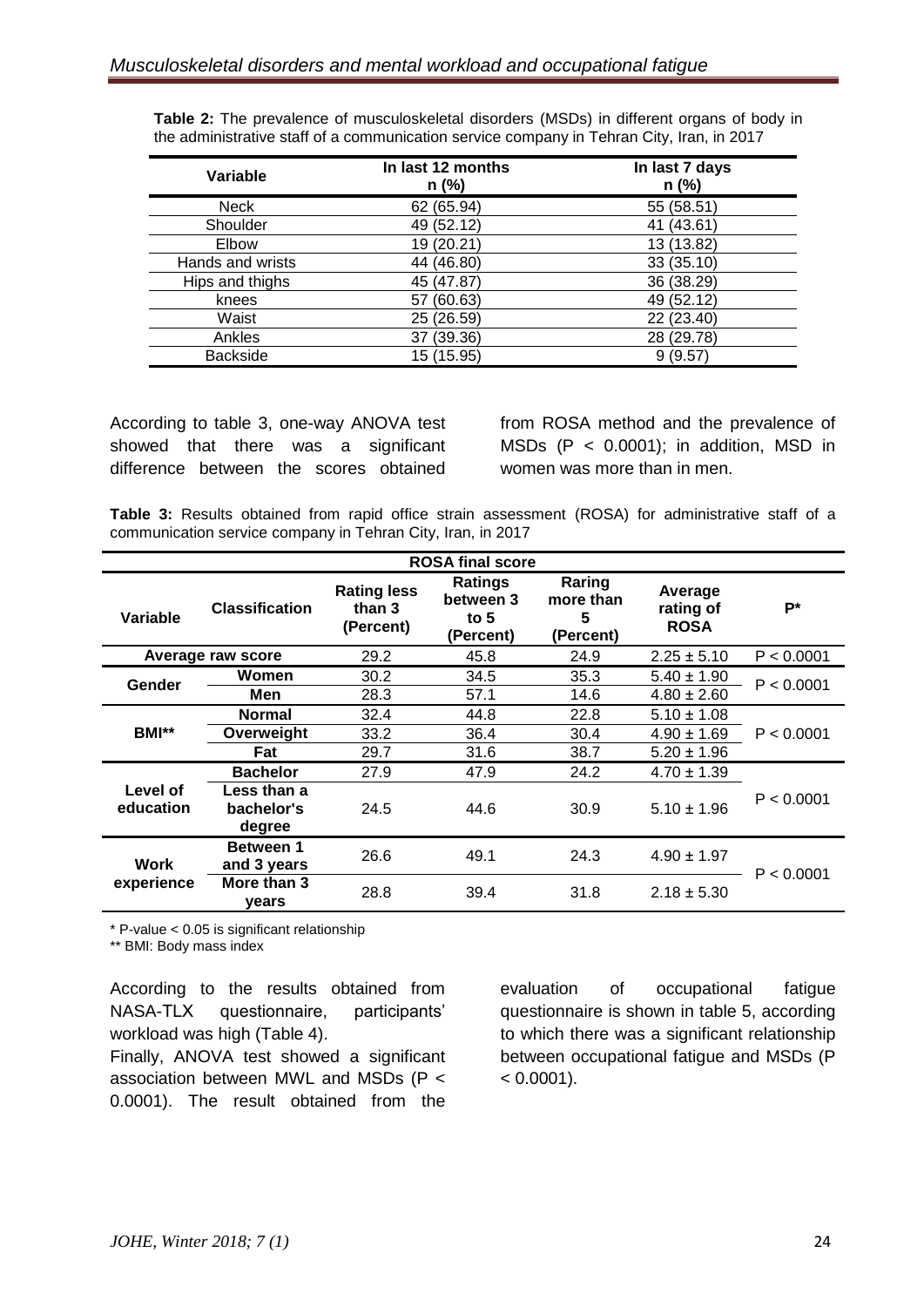**Table 4:** Average results of the six-subscales and total NASA Task Load Index (NASA-TLX) for assessing workload in the administrative staff of a communication service company in Tehran City, Iran, in 2017

| Mental workload scales                | Total<br>Mean (SD)* | <b>Disorders</b><br>$(62 \text{ cases})$<br>Mean (SD) | No disorders<br>(32 people)<br>Mean (SD) | P**        |
|---------------------------------------|---------------------|-------------------------------------------------------|------------------------------------------|------------|
| <b>Mental pressure</b>                | 79.27 (17.25)       | 86.22 (13.22)                                         | 72.32 (16.68)                            | P < 0.0001 |
| <b>Physical pressure</b>              | 40.81 (24.26)       | 49.36 (21.23)                                         | 32.26 (24.25)                            | P < 0.0001 |
| <b>Time pressure</b>                  | 68.46 (18.34)       | 79.25 (19.33)                                         | 57.68 (24.23)                            | P < 0.0001 |
| <b>Efficiency</b>                     | 40.77 (27.24)       | 44.23 (22.63)                                         | 37.32 (26.65)                            | P < 0.0001 |
| attempt and effort                    | 65.00 (16.65)       | 77.65 (18.21)                                         | 52.35 (20.84)                            | P < 0.0001 |
| <b>Disappointment and frustration</b> | 35.44 (24.23)       | 41.22 (22.29)                                         | 29.66 (24.39)                            | P < 0.0001 |
| The overall workload score            | 55.85 (22.86)       | 63.14 (21.23)                                         | 48.56 (23.66)                            | P < 0.0001 |

\* SD: Standard deviation

\*\* P-value < 0.05 is significant relationship

**Table 5:** The results of Swedish Occupational Fatigue Index (SOFI) for assessing occupational Fatigue in the administrative staff of a communication service company in Tehran City, Iran, in 2017

| <b>Row</b>   | <b>Dimensions of</b><br>questionnaire                            | <b>Factor loads</b>                                          | <b>Total</b><br>(94 people)<br>Mean (SD)* | <b>Disorders</b><br>$(62 \text{ cases})$<br>Mean (SD) | No disorders<br>(32 people)<br>Mean (SD) | P          |
|--------------|------------------------------------------------------------------|--------------------------------------------------------------|-------------------------------------------|-------------------------------------------------------|------------------------------------------|------------|
| 1            |                                                                  | <b>Analysis and</b><br>exhaustion                            | 3.46(0.49)                                | 3.46(0.49)                                            | 2.35(0.47)                               | P < 0.0001 |
|              | Lack of energy                                                   | Getting out of<br>energy                                     | 3.39(0.27)                                | 4.39(0.26)                                            | 2.39(0.34)                               | P < 0.0001 |
|              |                                                                  | Impatient                                                    | 2.80(0.64)                                | 3.80(0.78)                                            | 1.80(0.98)                               | P < 0.0001 |
|              |                                                                  | <b>Too worked</b>                                            | 1.66(1.12)                                | 2.32(0.99)                                            | 1.01(0.68)                               | P < 0.0001 |
|              |                                                                  | heart beat                                                   | 0.96(0.43)                                | 1.02(0.76)                                            | 0.91(0.54)                               | P < 0.0001 |
| $\mathbf{2}$ | <b>Physical effort</b>                                           | <b>Sweating</b>                                              | 2.42(0.52)                                | 2.71(0.35)                                            | 2.13(0.44)                               | P < 0.0001 |
|              |                                                                  | <b>Breathe out</b>                                           | 0.65(0.29)                                | 0.72(0.26)                                            | 0.59(0.33)                               | P < 0.0001 |
|              |                                                                  | <b>Heavy breathing</b>                                       | 2.01(0.66)                                | 2.26(0.69)                                            | 1.77(0.78)                               | P < 0.0001 |
| $\mathbf{3}$ | <b>Physical</b><br>discomfort                                    | <b>Having muscular</b><br>contractions and<br>under pressure | 3.75(0.68)                                | 4.36(0.74)                                            | 3.14(0.81)                               | P < 0.0001 |
|              |                                                                  | <b>Numb</b>                                                  | 2.78(0.72)                                | 3.35(0.69)                                            | 2.22(0.72)                               | P < 0.0001 |
|              |                                                                  | <b>Having irreparable</b><br>joints                          | 3.63(0.55)                                | 4.21(0.45)                                            | 3.05(0.63)                               | P < 0.0001 |
|              |                                                                  | <b>Having muscle</b><br>aches                                | 4.34(0.78)                                | 5.49(0.58)                                            | 3.20(0.99)                               | P < 0.0001 |
|              | Lack of<br>motivation                                            | <b>Carefree and</b><br>without worries                       | 0.31(0.11)                                | 0.36(0.13)                                            | 0.27(0.02)                               | P < 0.0001 |
| 4            |                                                                  | <b>Passivity</b>                                             | 0.36(0.14)                                | 0.44(0.18)                                            | 0.29(0.08)                               | P<0.0001   |
|              |                                                                  | <b>Indifferent</b>                                           | 0.26(0.10)                                | 0.26(0.09)                                            | 0.19(0.01)                               | P < 0.0001 |
|              |                                                                  | <b>Uninterested</b>                                          | 1.24(0.27)                                | 1.24(0.37)                                            | 1.13(0.23)                               | P < 0.0001 |
| 5            |                                                                  | <b>Sleep while</b><br>working                                | 0.22(0.03)                                | 0.19(0.06)                                            | 0.14(0.01)                               | P < 0.0001 |
|              | <b>Drowsiness</b>                                                | Yawning                                                      | 1.21(0.51)                                | 1.46(0.71)                                            | 0.97(0.48)                               | P < 0.0001 |
|              |                                                                  | Lethargy                                                     | 1.24(0.71)                                | 1.44(0.69)                                            | 1.05(0.71)                               | P < 0.0001 |
|              |                                                                  | <b>Sleepy</b>                                                | 1.14(0.41)                                | 1.32(0.61)                                            | 0.96(0.54)                               | P < 0.0001 |
| 6            | <b>Swedish</b><br>Occupational<br><b>Fatigue Index</b><br>(SOFI) | Musculoskeletal Disorders Nordic questionnaire               | P < 0.0001                                |                                                       |                                          |            |

\* SD: Standard Deviation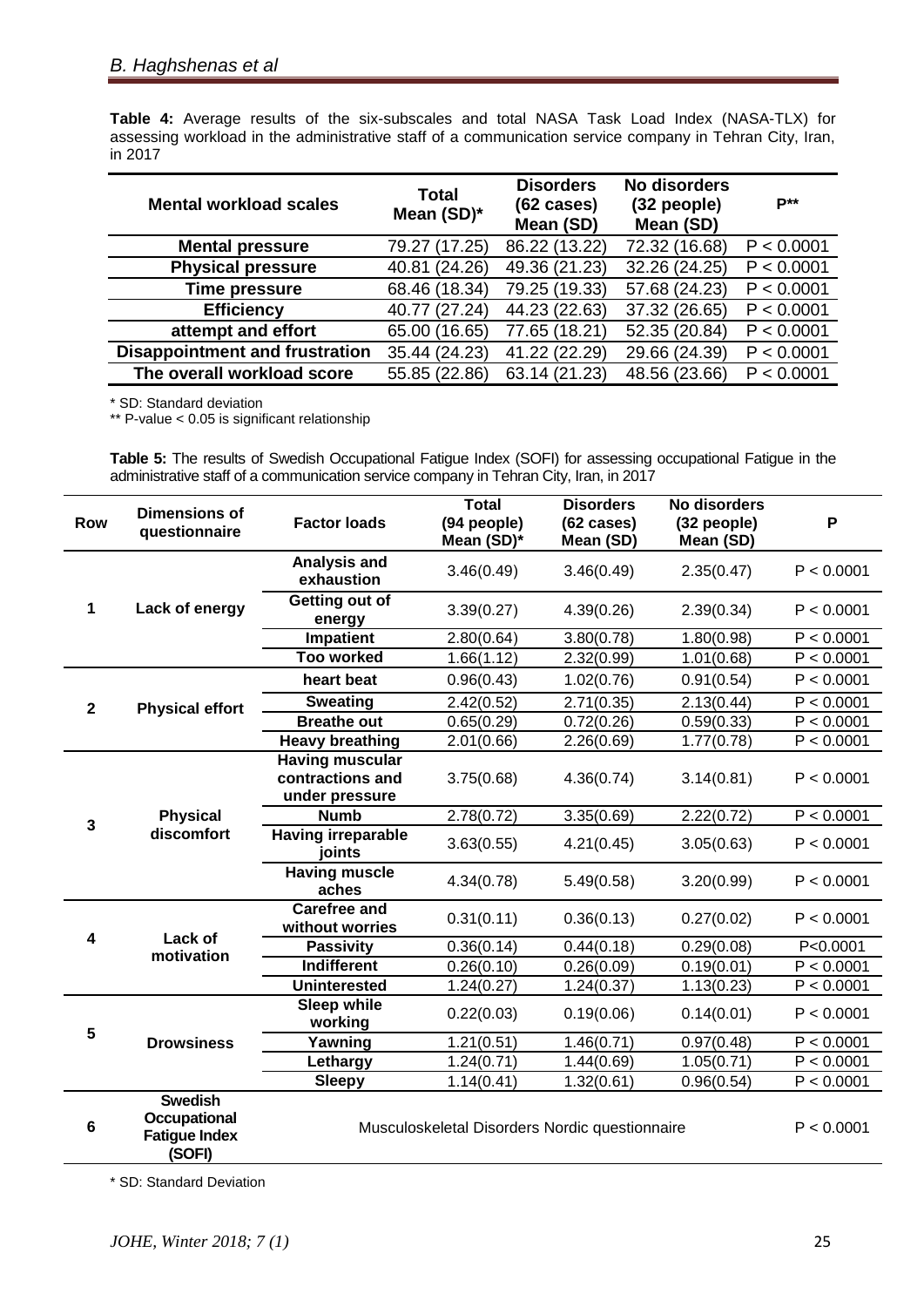# **Discussion**

Nowadays, various MSDs occur among the people of different occupations and populations. Although these disorders occur in various parts of the body such as neck, arm, wrist, and waist, low back pain is more prevalent. According to the results, the prevalence of MSDs in the participants was higher in neck, knees, shoulders, arms, wrists and ankles during 12 past months, while it was lower in the limbs, low back, elbows, and back. Rahimabadi et al. reported that at least 76 percent of subjects had MSDs in the last 12 months that confirmed the findings of the present study (35).

Motamedzadeh et al. investigated MSDs through muscle fatigue assessment and concluded that MSD was more prevalent in the neck and shoulders in comparison to the other parts of the body, which is consistent with the results of this study (36). Chobineh et al. also reported a higher prevalence of symptoms of MSDs in the neck, backside and back of the administrative staff compared to the general population that confirmed the findings of the present study (37).

The findings of ROSA survey showed that about 71 percent of the subjects needed ergonomic interventions. In addition, the findings indicated that the prevalence of MSDs in women is more than in men. Naderi et al. in the study of MSDs assessment concluded that women have more MSDs than men that confirmed the findings of the present study (38).

The results of Nordic questionnaire and ROSA method showed that the most MSDs were related to neck shoulders, back, thighs, hips, knees, wrists, and legs. In a study by Roshani et al., it was concluded that the prevalence of MSDs was higher especially in the regions of lower back, shoulder, and neck that is in consistency with the findings of the present study (39). There was also a significant relationship

between MWL and MSDs, which is consistent with the results of the study by Darvishi et al. (40). The results of this study showed a direct relationship between work experience with MSDs and increasing MWL, which is consistent with the results of the study by Ganbari et al. (41). Finally, there was a significant relationship between occupational fatigue and MSDs, and the results compared with the previous studies showed that occupational stress and occupational fatigue can be effective in MSDs, which is consistent with the results of the study by Arellano et al. (3). Habibi et al. concluded that there is a significant relationship between MSDs and the dimensions of workload frustration, total workload, temporal demand, effort, and physical demand that confirmed the findings of the present study (42). Bos et al. reported that with decrease in occupational fatigue, the amount of MSDs also decreased (43). Ando et al. concluded that there was a significant difference between MSDs and items related to work postures and workload, which confirms the results of this study (44). Sirge et al. investigated MSD symptoms and perceived fatigue in supermarket cashiers, and concluded that musculoskeletal symptoms in lower back region, neck, knee, and shoulder are significantly related to occupational fatigue, which is consistent with the results of this study (45).

The limitation of this study was the lack of opportunity to utilize a larger sample size.

# **Conclusion**

The results of this study showed that MWL, occupational fatigue and MSDs are considerably high among communication service personnel. Moreover, the results showed that high workload and occupational fatigue cause MSDs, and intervention should be used in this individuals including redesigning computer workstation, educating users about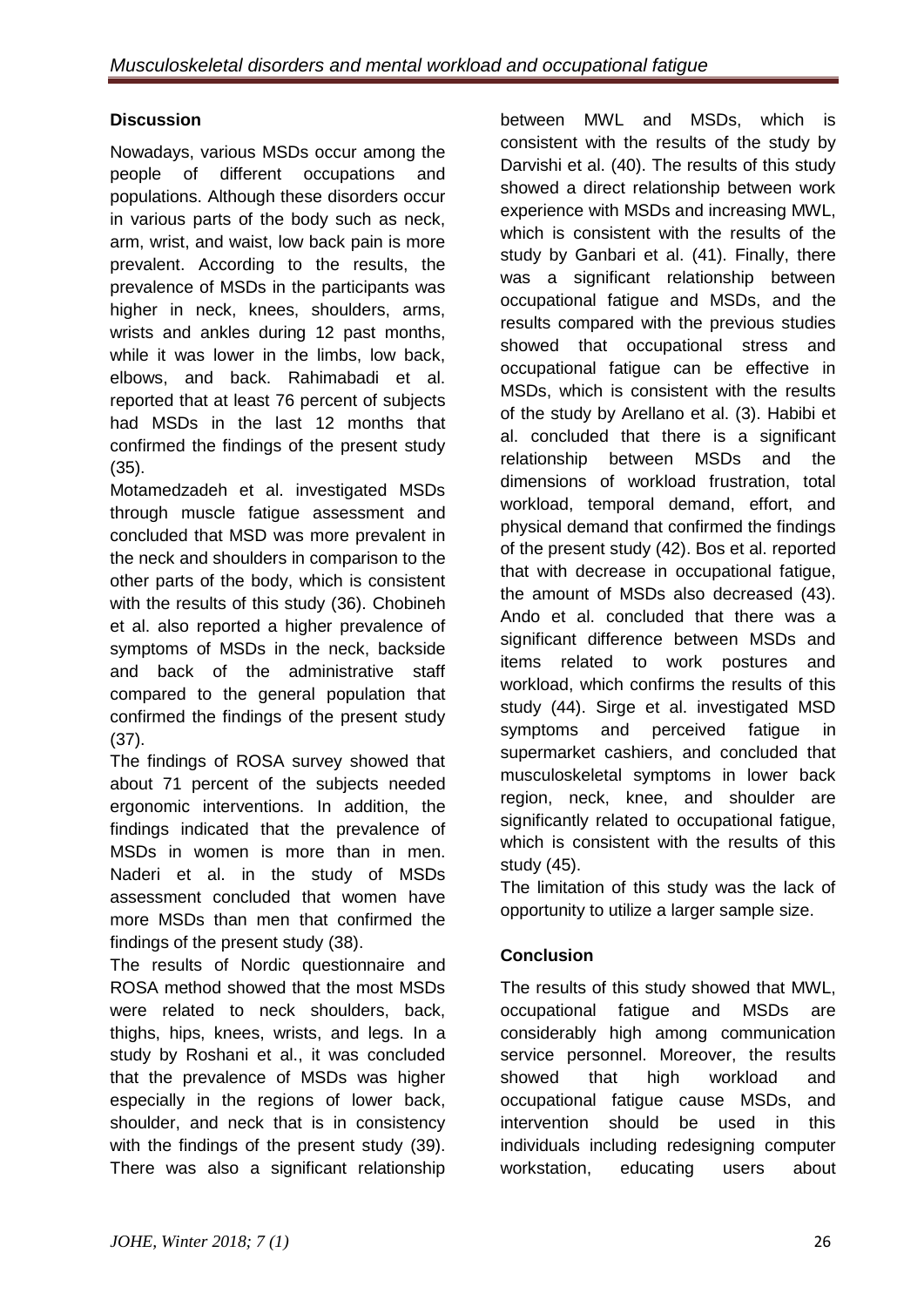ergonomic principles of working with computer, reducing working hours, developing the cycle of rest-work, and using holder papers to minimize the pressure on the neck and back and also reduce muscular and visual fatigue.

## **Acknowledgments**

Authors of this article are obliged to acknowledge all the individuals who have been involved in this project and Paya Services Company.

### **Conflict of interest:** None declared.

### **References**

- 1. Mirmohammadi SJ, Mehrparvar AH, Soleimani H, Lotfi MH, Akbari H, Heidari N. Musculoskeletal disorders among video display terminal (VDT) workers comparing with other office workers. Iran Occupational Health 2010; 7(2):11-4.
- 2. Coluci MZ, Alexandre NM, de Freitas Pedrini T. Musculoskeletal symptoms and workers' perception about job factors in a pulp and paper industry. Work 2012; 41(Suppl 1):5728-30.
- 3. Hernandez Arellano JL, Castillo Martinez JA, Serratos Perez JN, Garcia Alcaraz JL. Relationship between workload and fatigue among Mexican assembly operators. Int J Phys Med Rehabil 2015; 3(6):1-6.
- 4. Ferasati F, Sohrabi MS, Jalilian M. Evaluation of WMSDs in VDT users with Rapid Office Strain Assessment (ROSA) method. Journal of Ergonomics 2014; 1(3):65-74.
- 5. Hales TR, Sauter SL, Peterson MR, Fine LJ, Putz-Anderson V, Schleifer LR, et al. Musculoskeletal disorders among visual display terminal users in a telecommunications company. Ergonomics 1994; 37(10):1603-21.
- 6. Mehta RK, Agnew MJ. Influence of mental workload on muscle endurance, fatigue, and recovery during intermittent static work. Eur J Appl Physiol 2012; 112(8):2891-902.
- 7. Azari GR, Davuian-Talab AH. Comparison of burnout and musculoskeletal disorders among computer users and office workers. Archives of Rehabilitation 2012; 12(Supplementary 4):38-46.
- 8. Haukka E, Leino-Arjas P, Viikari-Juntura E, Takala EP, Malmivaara A, Hopsu L, et al. A randomised controlled trial on whether a participatory ergonomics intervention could prevent musculoskeletal disorders. Occup Environ Med 2008; 65(12):849-56.
- 9. Robertson MM, Ciriello VM, Garabet AM. Office ergonomics training and a sit-stand workstation: effects on musculoskeletal and visual symptoms and performance of office workers. Appl Ergon 2013; 44(1):73-85.
- 10. Armstrong TJ, Buckle P, Fine LJ, Hagberg M, Jonsson B, Kilbom A, et al. A conceptual model for work-related neck and upper-limb musculoskeletal disorders. Scand J Work Environ Health 1993; 19(2):73-84.
- 11. Hakala PT, Rimpelä AH, Saarni LA, Salminen JJ. Frequent computer-related activities increase the risk of neck-shoulder and low back pain in adolescents. Eur J Public Health 2006; 16(5):536-41.
- 12. Choobineh A, Solaymani E, Mohammad Beigi A. Musculoskeletal symptoms among workers of metalStructure manufacturing industry in Shiraz, 2005. Iranian Journal of Epidemiology 2009; 5(3):35-43.
- 13. Delisle A, Larivière C, Plamondon A, Imbeau D. Comparison of three computer office workstations offering forearm support: impact on upper limb posture and muscle activation. Ergonomics 2006; 49(2):139-60.
- 14. Fisher T, Gibson T. A measure of university employees' exposure to risk factors for workrelated musculoskeletal disorders. Workplace Health Saf 2008; 56(3):107-14.
- 15. Evans O, Patterson K. Predictors of neck and shoulder pain in non-secretarial computer users. Int J Ind Ergon 2000; 26(3):357-65.
- 16. Yektaei T, Tabatabaei- Ghomsheh F, Piri L. The effect of ergonomic principles education on musculoskeletal disorders among computer users. Archives of Rehabilitation 2013; 13(4):108-16.
- 17. Holmes S. Work-related stress: a brief review. J R Soc Promot Health 2001; 121(4):230-5.
- 18. Lundberg U, Frankenhaeuser M. Stress and workload of men and women in high-ranking positions. J Occup Health Psychol 1999; 4(2):142-51.
- 19. Sveinsdottir H, Biering P, Ramel A. Occupational stress, job satisfaction, and working environment among Icelandic nurses: a cross-sectional questionnaire survey. Int J Nurs Stud 2006; 43(7):875-89.
- 20. Backs RW, Ryan AM, Wilson GF. Psychophysiological measures of workload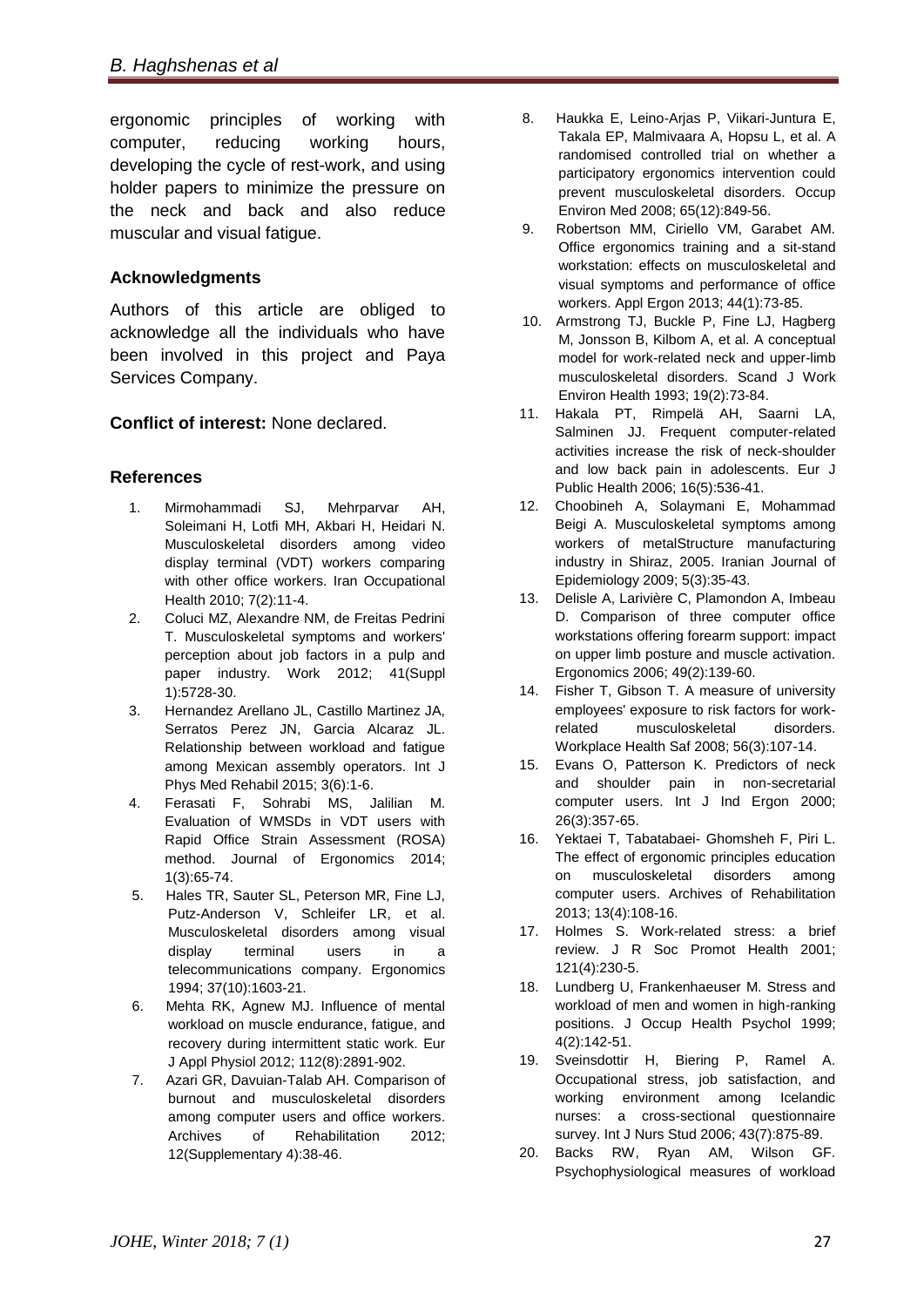during continuous manual performance. Hum Factors 1994; 36(3):514-31.

- 21. Weinger MB, Reddy SB, Slagle JM. Multiple measures of anesthesia workload during teaching and nonteaching cases. Anesth Analg 2004; 98(5):1419-25.
- 22. Mohammadi M, Mazloumi A, Nasl Seraji J, Zeraati H. Designing questionnaire of assessing mental workload and determine its validity and reliability among ICUs nurses in one of the [TUMS's hospitals.](http://sjsph.tums.ac.ir/article-1-5043-en.pdf) Scientific Journal of School of Public Health and Institute of Public Health Research 2013; 11(2):87-96.
- 23. Cho CY, Hwang YS, Cherng RJ. Musculoskeletal symptoms and associated risk factors among office workers with high workload computer use. J Manipulative Physiol Ther 2012; 35(7):534-40.
- 24. Kuorinka I, Jonsson B, Kilbom A, Vinterberg H, Biering-Sørensen F, Andersson G, et al. Standardised nordic questionnaires for the analysis of musculoskeletal symptoms. Appl Ergon 1987; 18(3):233-7.
- 25. Saremi M, Fallah MR. Subjective fatigue and medical errors among nurses in an educational hospital. Iran Occupational Health 2013; 10(4):1-8.
- 26. So-Kum Tang C, Au WT, Schwarzer R, Schmitz G. Mental health outcomes of job stress among Chinese teachers: role of stress resource factors and burnout. J Organ Behav 2001; 12(8):887-901.
- 27. Borg MG, Riding RJ, Falzon JM. Stress in teaching: a study of occupational stress and its determinants, job satisfaction and career commitment among primary schoolteachers. Educ Psychol (Lond) 1991; 11(1):59-75.
- 28. Ghanbary-Sartang A, Habibi H. Evaluation of musculoskeletal disorders to method Rapid Office Strain Assessment (ROSA) in computers users. Journal of Preventive Medicine 2015; 2(1):47-54.
- 29. Sonne M, Villalta DL, Andrews DM. Development and evaluation of an office ergonomic risk checklist: ROSA-- rapid office strain assessment. Appl Ergon 2012; 43(1):98-108.
- 30. Mirmohammadi SJ, Mehrparvar AH, Soleimani H, Lotfi MH, Akbari H, Heidari N. Musculoskeletal disorders among video display terminal (VDT) workers comparing with other office workers. Iran Occup Health 2010; 7(2):11-4.
- 31. Winwood PC, Winefield AH, Dawson D, Lushington K. Development and validation of a scale to measure work-related fatigue and recovery: the Occupational Fatigue

Exhaustion/Recovery Scale (OFER). J Occup Environ Med 2005; 47(6):594-606.

- 32. Barker LM, Nussbaum MA. Fatigue, performance and the work environment: a survey of registered nurses. J Adv Nurs 2011; 67(6):1370-82.
- 33. Sultanian AR, Motamedzade Torghabe M, Shafii Motlagh M, Garkaz A, Mahdavi N. Persian version of Swedish Occupational Fatigue Inventory (P-SOFI): validity and reliability. Iran Occupational Health 2014; 11(1):34-43.
- 34. Javadpour F, Keshavarzi S, Choobineh A, Aghabaigi M. Validity and reliability of the Swedish Occupational Fatigue Inventory (SOFI-20) among Iranian working population. Journal of Ergonomics 2015; 3(1):50-8.
- 35. Rahimabadi S, Khanjani N, Mardi H. The prevalence of musculoskeletal disorders and their related factors in workers of a dairy factory, Nishabur, Iran. Journal of Health Development 2012; 1(2):121-9.
- 36. Motamedzade M, Saedpanah K, Salimi K, Eskandari T. Risk assessment of musculoskeletal disorders by Muscle Fatigue Assessment method and implementation of an ergonomic intervention in Assembly industry. Journal of Occupational Hygiene Engineering 2016; 3(1):33-40
- 37. Choobineh AR, Rahimi Fard H, Jahangiri M, Mahmood Khani S. Musculoskeletal injuries and their associated risk factors. Iran Occupational Health 2012; 8(4):70-81.
- 38. Nadri H, Nadri A, Khanjani N, Nadri F, Jafari Roodbandi A. Evaluating the factors effective on musculoskeletal disorders among the employees of one of Qazvin's governmental offices. Journal of Health and Development 2013; 2(2):106-16.
- 39. Rowshani Z, Mortazavi SB, Khavanin A, Mirzaei R, Mohseni M. Comparing RULA and Strain index methods for the assessment of the potential causes of musculoskeletal disorders in the upper extremity in an electronic company in Tehran. Feyz 2013; 17(1):61-70.
- 40. Darvishi E, Maleki A, Giahi O, Akbarzadeh A. Subjective mental workload and its correlation with musculoskeletal disorders in bank staff. J Manipulative and Physiol Ther 2016; 39(6):420-6.
- 41. Habibi E, Mohammadi Z, Ghanbary Sartang A. Ergonomic assessment of musculoskeletal disorders risk among the computer users by Rapid Upper Limb Assessment method. Int J Environ Health Eng 2016; 5(1):15.